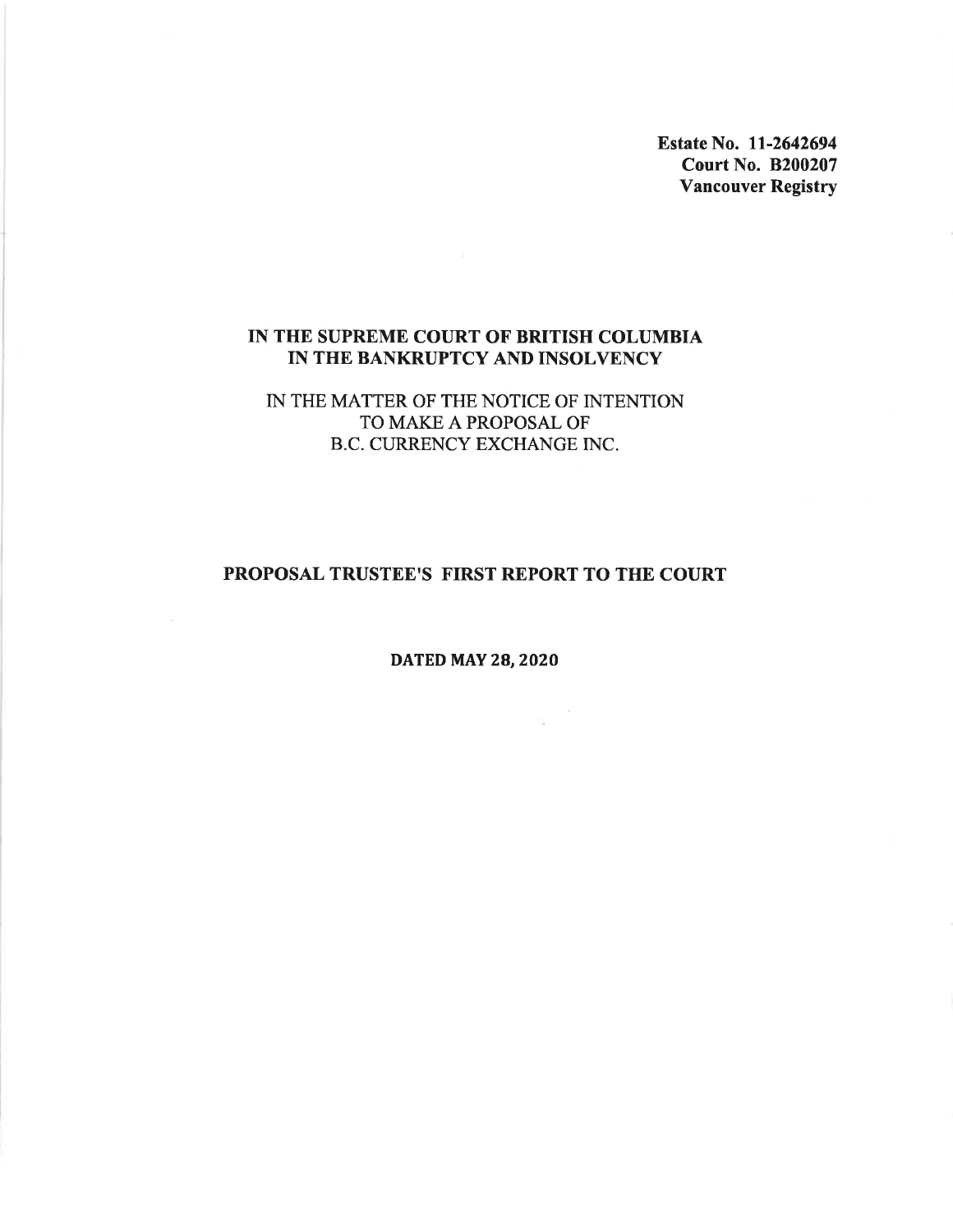Page 1 of 7

# A. Introduction

- 1. On April 30, 2020, B.C. Currency Exchange Inc. (the "Company") filed a Notice of Intention to Make a Proposal ("NOI") pursuant to paragraph 50.4(1) of the Bankruptcy and Insolvency Act ("BIA"). McEown and Associates Ltd. was appointed as proposal trustee (the "Proposal Trustee") in the NOI proceedings.
- 2. On May 8, 2020 the Company filed a Projected Cash-Flow Statement with the Office of the Superintendent of Bankruptcy (the "OSB") as required pursuant to paragraph 50.4(2) of the BIA. The stay of proceedings and the time for filing a proposal in the NOI proceedings expires on May 30, 2020.
- 3. The Company is not in a position to file a proposal to its creditors at this time and has applied to this Honourable Court for an extension of the stay and time for filing a proposal as provided for in paragraph 50.4(9) of the BIA from May 30, 2020 to July 15, 2020.
- 4. The purpose of the Proposal Trustee's First Report to the Court is to inform the Court of the following:
	- a. The background of these NOI proceedings;
	- b. The activities of the Company since the filing of the NOI;
	- c. The activities of the Proposal Trustee since the filing of the NOI,
	- d. The activities of the Interim Receiver (as defined herein) since being appointed;
	- e. The Interim Receiver's investigation into the Company's business affairs;
	- f. The Company's restructuring plan;
	- g. The Company's cash flow projection for the period from May 25, 2020 to July 19, 2020; and
	- h. The Company's request for an extension of the stay and time for filing a proposal from May 30, 2020 to July 15, 2020.
- 5. Information in respect of these proceedings are posted on the Proposal Trustee's website at https://www.mceownassociates.com/b-c-currency-exchange-inc.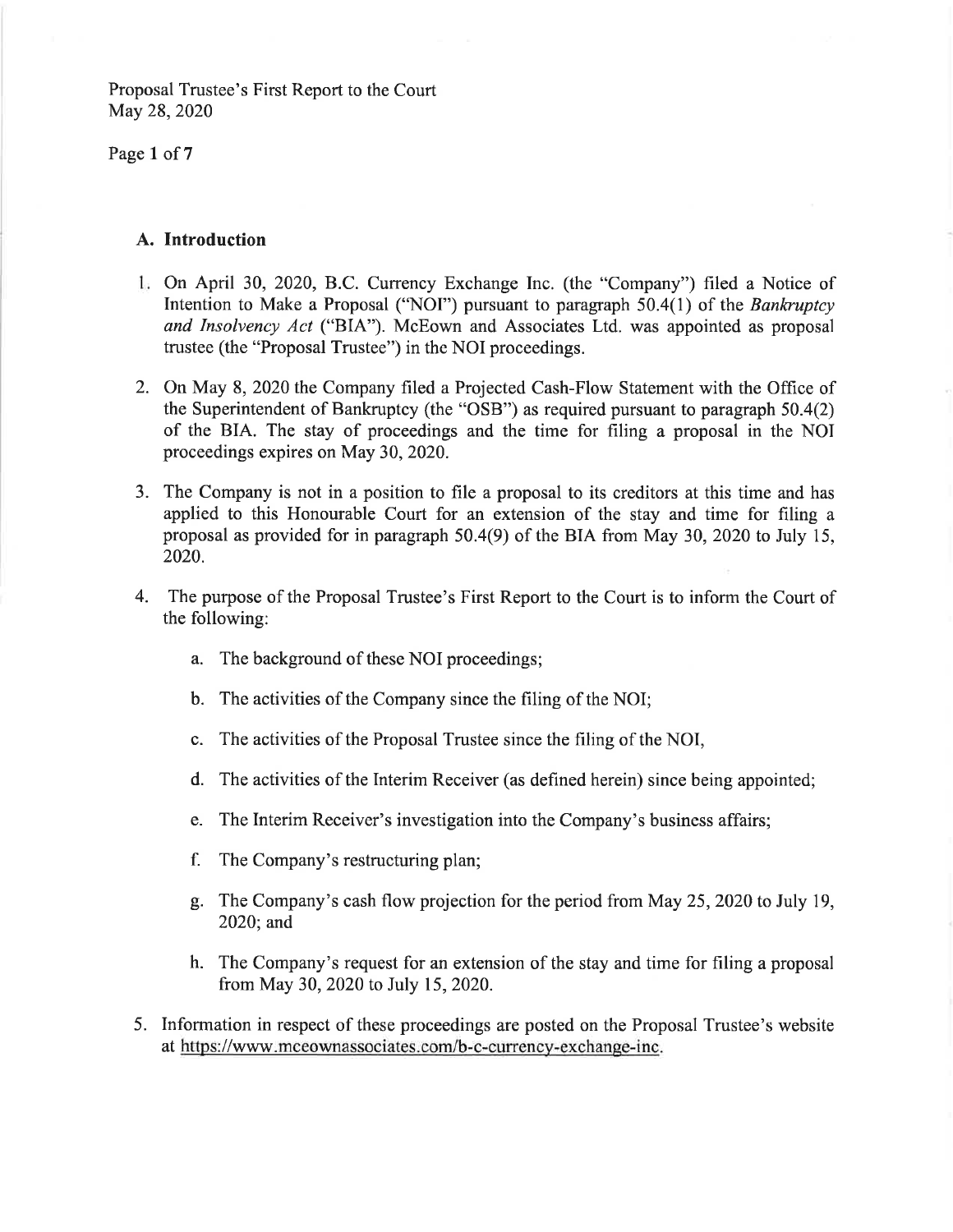# Page 2 of 7

## **B.** Disclaimer and Terms of Reference

- 1. Except as specified, in preparing this report the Proposal Trustee has obtained and relied upon unaudited, draft and/or internal information which the Company advises has been compiled from the Company's books and records. Where available, the Proposal Trustee has reviewed external records and documentation including post-filing banking records, corporate searches and financial statements.
- 2. Except as otherwise described in this report:
	- a. the Proposal Trustee has not audited, reviewed or otherwise attempted to verify the accuracy or completeness of the information which has been provided in a manner that would wholly or partially comply with Generally Accepted Assurance Standards pursuant to the Chartered Professional Accountant Canada Handbook; and
	- b. the Proposal Trustee has not conducted an examination or review of any financial forecast and projections in a manner that would comply with the procedures described in the Chartered Professional Accountant Canada Handbook.
- 3. This report has been prepared solely for the purpose described and readers are cautioned that it may not be appropriate for other purposes.
- 4. Unless otherwise stated, all monetary amounts contained herein are expressed in Canadian Dollars.

# C. Background

- 1. The Company is a foreign currency exchange dealer that has been in operations in British Columbia for approximately 20 years. Mr. Rana Khaliq is the sole director and shareholder of the Company. The Company operates from four store fronts in the lower mainland which are located in Vancouver, Surrey, White Rock and Abbotsford.
- 2. Prior to the filing of the NOI, on March 23, 2020, the Exchange Bank of Canada ("EBC") was granted a Garnishing Order before Judgment in the amount of \$1,412,465 (the "Garnishing Order") which was served on the Company's bank, Khalsa Credit Union. Upon receipt of the Garnishing Order, Khalsa Credit Union immediately froze the bank account and paid funds into Court to the credit of EBC's action. EBC's civil action against the Company was commenced on April 20, 2020, in which EBC claims a debt of \$1,000,000 USD (or approximately \$1,412,000) (*Exchange Bank of Canada v. B.C.* Currency Exchange Inc., BCSC Action No. S-204090).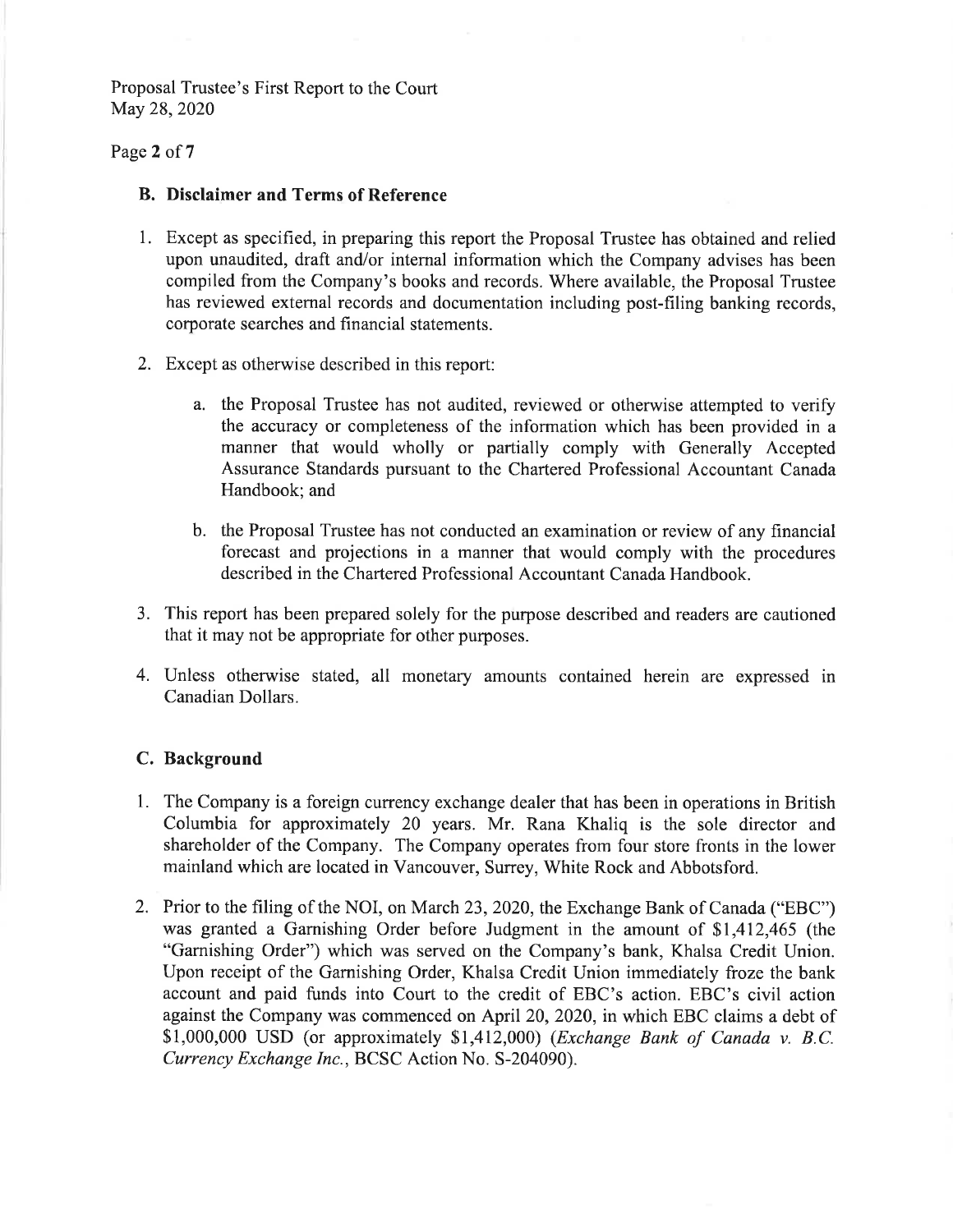## Page 3 of 7

- 3. As a result of the freezing of the Company's bank account, the Company could not continue to operate and therefore closed its stores on April 22, 2020.
- 4. The Company commenced the NOI proceedings in order to provide time to consider its restructuring options.
- 5. On May 4, 2020, the Company's largest creditor, Kuzco Lighting Inc. ("Kuzco"), commenced a civil action against the Company for amounts due of approximately \$9,000,000 (Kuzco Lighting Inc. v. B.C. Currency Exchange Inc., BCSC Action No. S-204368). Upon being advised of the stay and the NOI proceedings, Kuzco made an application to the Court to have McEown and Associates Ltd. appointed as interim receiver ("Interim Receiver") in the NOI proceedings.
- 6. On May 6, 2020, the Honourable Madam Justice Fitzpatrick granted an Order appointing McEown and Associates Ltd. as Interim Receiver (the "Interim Receiver Order").

# D. Activities of the Company Since the Filing of the NOI

- 1. The Company has retained certain key staff to assist McEown and Associates Ltd. in its capacity as both Proposal Trustee and as Interim Receiver.
- 2. The assistance provided by the staff have included providing information on the banks the Company has accounts with, providing access to the books and records of the Company, updating the financial records/creditor information and providing background regarding the currency exchange business as well as a real estate project that Mr. Khaliq owns through a separate entity.
- 3. Further assistance will be required by the staff as the books and records are still not up to date.
- 4. Since the filing of the NOI, the Company has also been considering its restructuring options, which are discussed later in this report.

#### E. Activities of the Proposal Trustee Since the Filing of the NOI

- 1. The Proposal Trustee has performed its statutory duties in the NOI proceedings with respect to notifying creditors and reporting on the cash flow statement as well as fielding numerous calls from creditors.
- 2. The Proposal Trustee has made enquiries of the Company's staff, Mr. Khaliq and his independent legal counsel regarding the financial affairs of the Company and in particular the use of the Company's funds for other purposes which is discussed later in this report.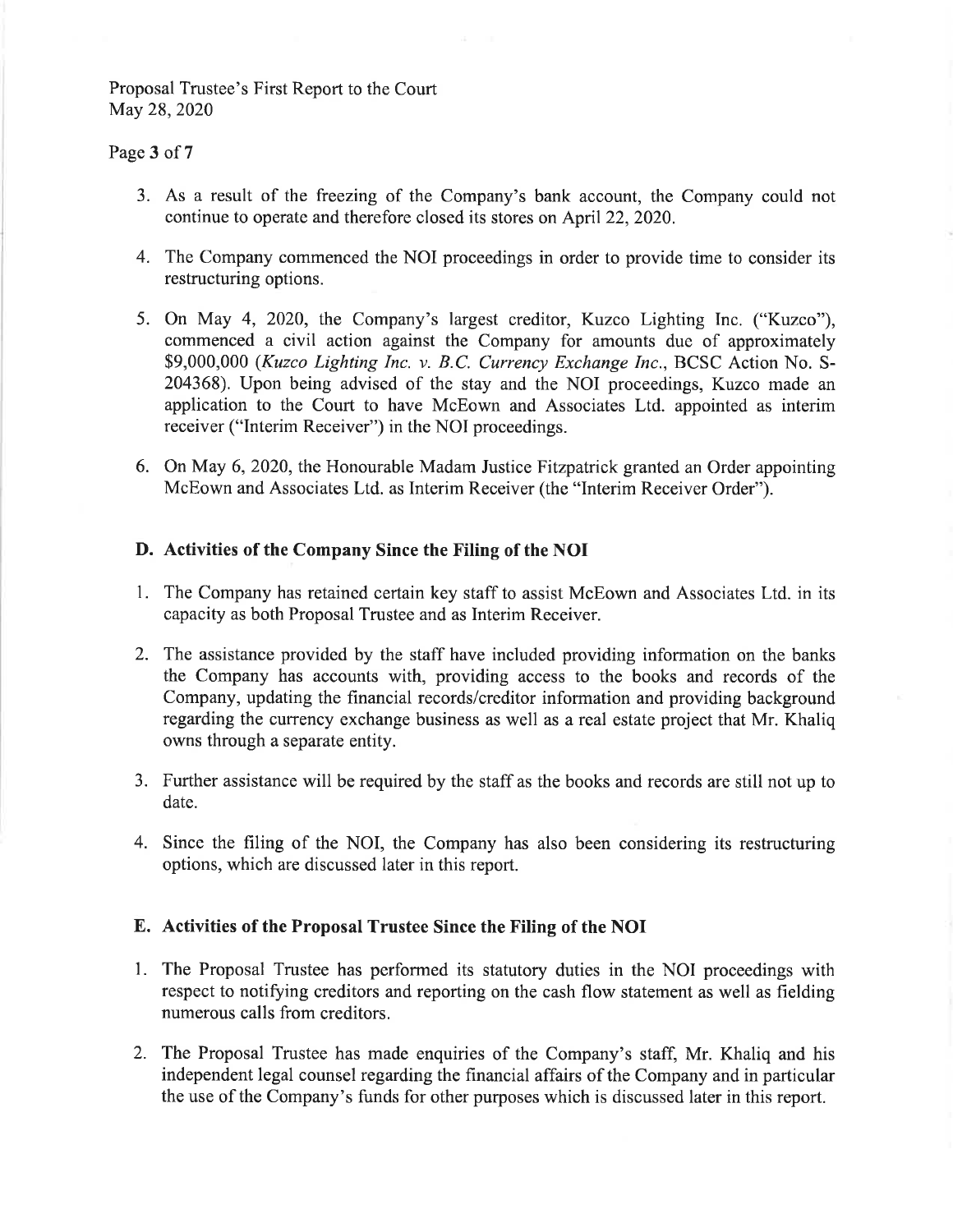#### Page 4 of 7

- 3. The Proposal Trustee has spoken to the Company's staff, Mr. Khaliq and his independent legal counsel regarding the prospect of resuming the Company's operations. It has been concluded that the Company's operations will be permanently shut down.
- 4. The Company is taking immediate steps to disclaim all leases and cancel all services that will no longer be required.
- 5. The Proposal Trustee has also been in numerous discussions with the Company's staff, Mr. Khaliq and legal counsel regarding a restructuring plan to repay the Company's creditors from a partially completed real estate project in Surrey and other properties that Mr. Khaliq owns or has an interest in personally or through his corporations. The restructuring plan is further commented on later in the report.

## F. Activities of the Interim Receiver Since being Appointed

- 1. Upon its appointment, the Interim Receiver contacted the Company's two banks, the Khalsa Credit Union and Prospera Credit Union, and requested that the Company's accounts be immediately closed and all funds in the accounts paid to the Interim Receiver.
- 2. The Interim Receiver also arranged to secure the actual cash that was kept in the safes at the stores. Arrangements were made to have the cash, which were in numerous different currencies, picked up by the EBC and converted to Canadian dollars.
- 3. The Interim Receiver has now received and deposited into a trust account the actual cash (converted into Canadian dollars) and the funds in the Company's bank accounts at the Khalsa Credit Union and Prospera Credit Union. The funds in the Interim Receiver's Trust account can be summarized as follows:

| Funds From the Khalsa Credit Union        | \$432,823.15 |
|-------------------------------------------|--------------|
| Funds From Prospera Credit Union          | \$74,236.27  |
| Cash converted by Exchange Bank of Canada | \$427,939.08 |

4. Counsel for the Interim Receiver is in the process of having the funds paid into Court pursuant to the Garnishing Order paid to the Interim Receiver in trust pursuant to the Interim Receiver Order. The amount paid into Court is \$363,325.40.

#### G. Interim Receiver's Investigation into the Company's Business Affairs

1. The results of the Interim Receiver's preliminary investigation to date into the business affairs of the Company can be summarized as follows: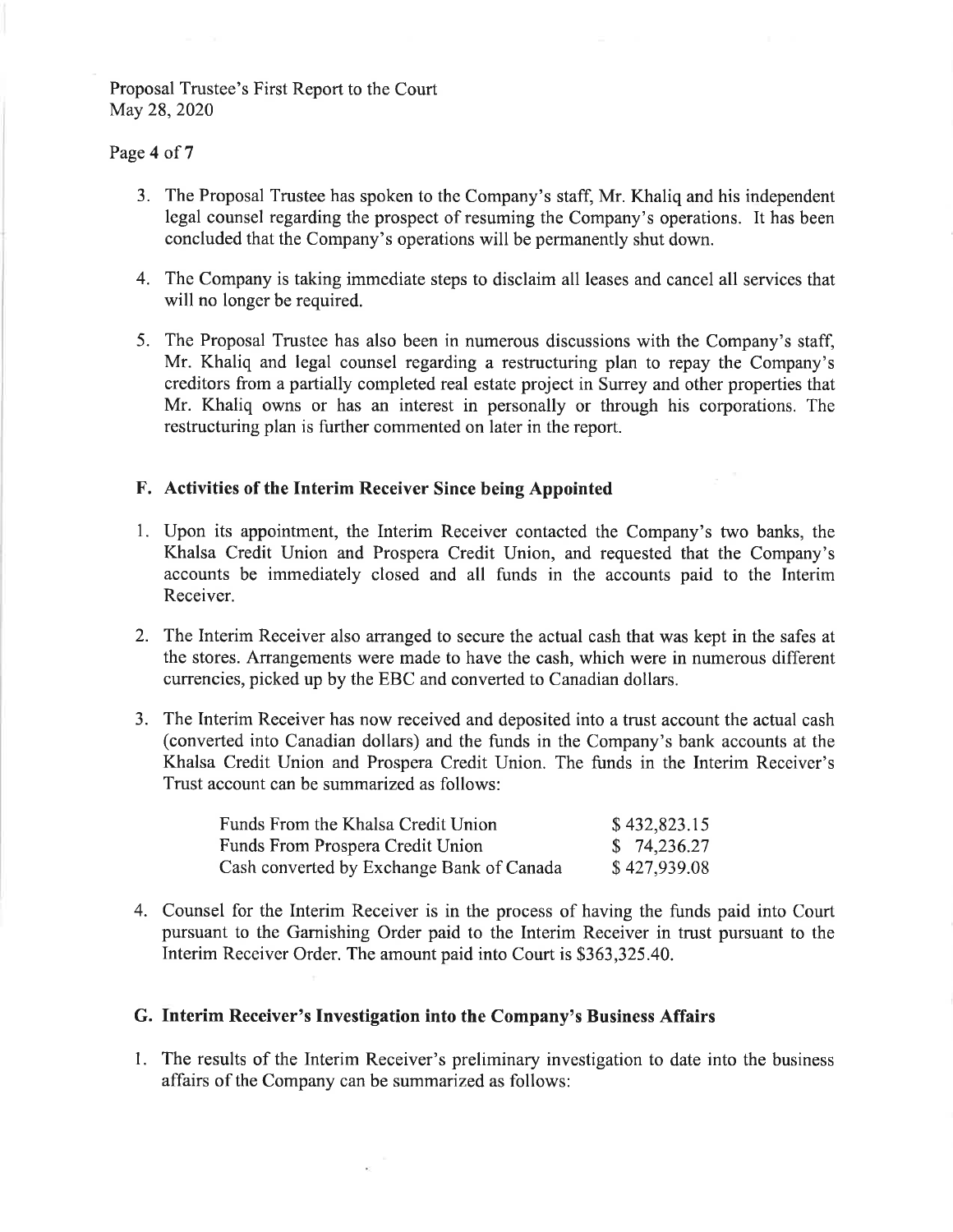#### Page 5 of 7

- a. The Company was dealing with a high volume of transactions in the currency exchange business and has advised that the annual amount of funds exchanged exceeded \$800 million:
- b. Mr. Khaliq intermingled the Company's funds with his other real estate businesses which appears to have resulted in millions of dollars of the Company's fund being used to fund the real estate businesses and to fund interest payments to the investors in Mr. Khaliq's real estate businesses;
- c. As a result of the significant funds that were taken from the Company it was necessary for Mr. Khaliq to find new investors and/or lenders to replenish the cash that had been taken so that the Company's currency exchange business could meet its obligations;
- d. Mr. Khaliq also negotiated terms with the Company's currency exchange customers that would give them preferred exchange rates if they delayed the payment of the exchanges funds for a few days, and in some cases even longer;
- e. The funds paid by the Company to the real estate businesses' investors on account of interest were often paid in cash and were not properly recorded in the Company's records;
- f. The books and records of the Company have not been kept up to date and will require significant effort and time to be brought up to date: and
- g. The preliminary estimate of the amount owed to Mr. Khaliq's real estate investors is approximately \$25,000,000, which amount does not include the Company's creditors.

### H. Restructuring Plan

- 1. The Proposal Trustee is advised that Mr. Khaliq would like to make a proposal to the Company's creditors which would be funded through the sale and or refinancing of his real estate holdings.
- 2. The Proposal Trustee has spoken to one party, Promerita Capital Management Corp., which is interested in taking over the real estate project in Surrey, B.C. This party has indicated that available funds to repay Mr. Khaliq's real estate investors and the Company's creditors could exceed \$30,000,000.
- 3. Mr. Khaliq has advised the Proposal Trustee that he requires more time to consider the options available to maximize the return to his real estate investors and the Company's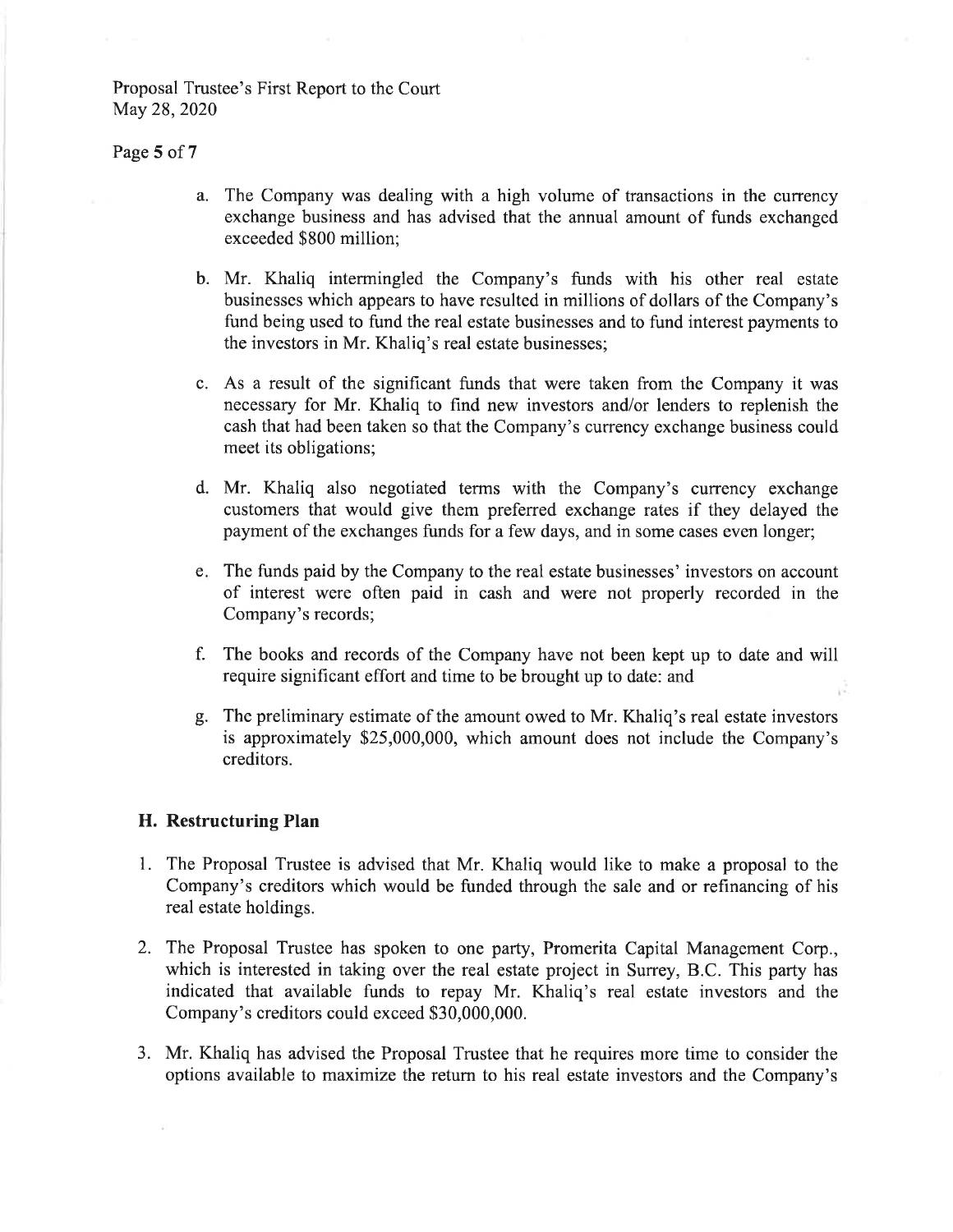## Page 6 of 7

creditors. Mr. Khaliq believes that a proposal to the Company's creditors will result in the higher return to not only the Company's creditors but also to the real estate investors.

## **I.** Cash Flow Report

- 1. Attached to this report as Exhibit A is a cash flow report for the period from May 25, 2020 to July 19, 2020, which the Proposal Trustee has filed with the OSB.
- 2. The cash flow provides for payment of wages to the Company's staff in the extension period in the total amount of \$46,000. The Proposal Trustee feels that retaining the staff to assist with bringing the Company's books and records up to date is necessary and reasonable in the circumstances.

## J. The Company's Request for an Extension

- 1. The Company is seeking a 45 day extension of the stay of proceeding from May 30, 2020 to July 15, 2020, during which time Mr. Khaliq intends to make a proposal to the Company's creditors.
- 2. The Proposal Trustee has considered the factors under Section 50.4(9) of the BIA in order for the Court to grant an extension of the stay of proceedings and time for filing of a proposal, namely that:
	- a. the insolvent person has acted, and is acting, in good faith and with due diligence;
	- b. the insolvent person would likely be able to make a viable proposal if the extension being applied for were granted; and
	- c. no creditor would be materially prejudiced if the extension being applied for were granted.
- 3. Despite the actions taken by the Company and Mr. Khaliq preceding the commencement of the NOI proceedings, it appears that the Company, through its principal, Mr. Khaliq, have been acting in good faith and with due diligence with respect to seeking potential restructuring options that would see the Company's creditors receive a better return than in a bankruptcy.
- 4. In the event Mr. Khaliq is able to secure funding, the Trustee believes that the Company will be a position to present a proposal to its creditors.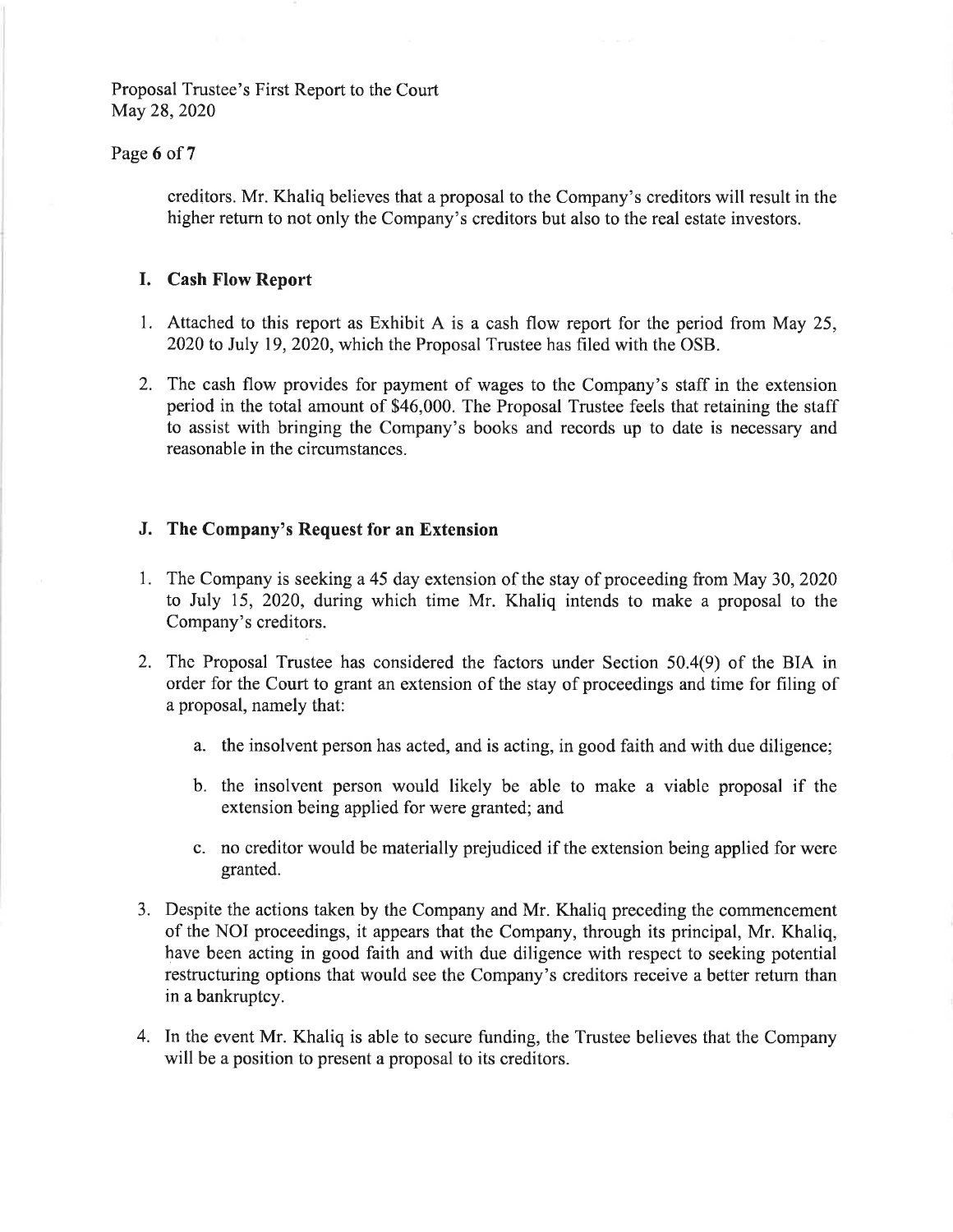Page 7 of 7

5. The Proposal Trustee does not believe that there will be any material prejudice to the Company's creditors if the extension were granted.

## McEown and Associates Ltd.

Trustee under the Notice of Intention<br>to Make a Proposal of B.C. Currency Exchange Inc.

Per: John McEdwn, CPA, CA, CIRP, LIT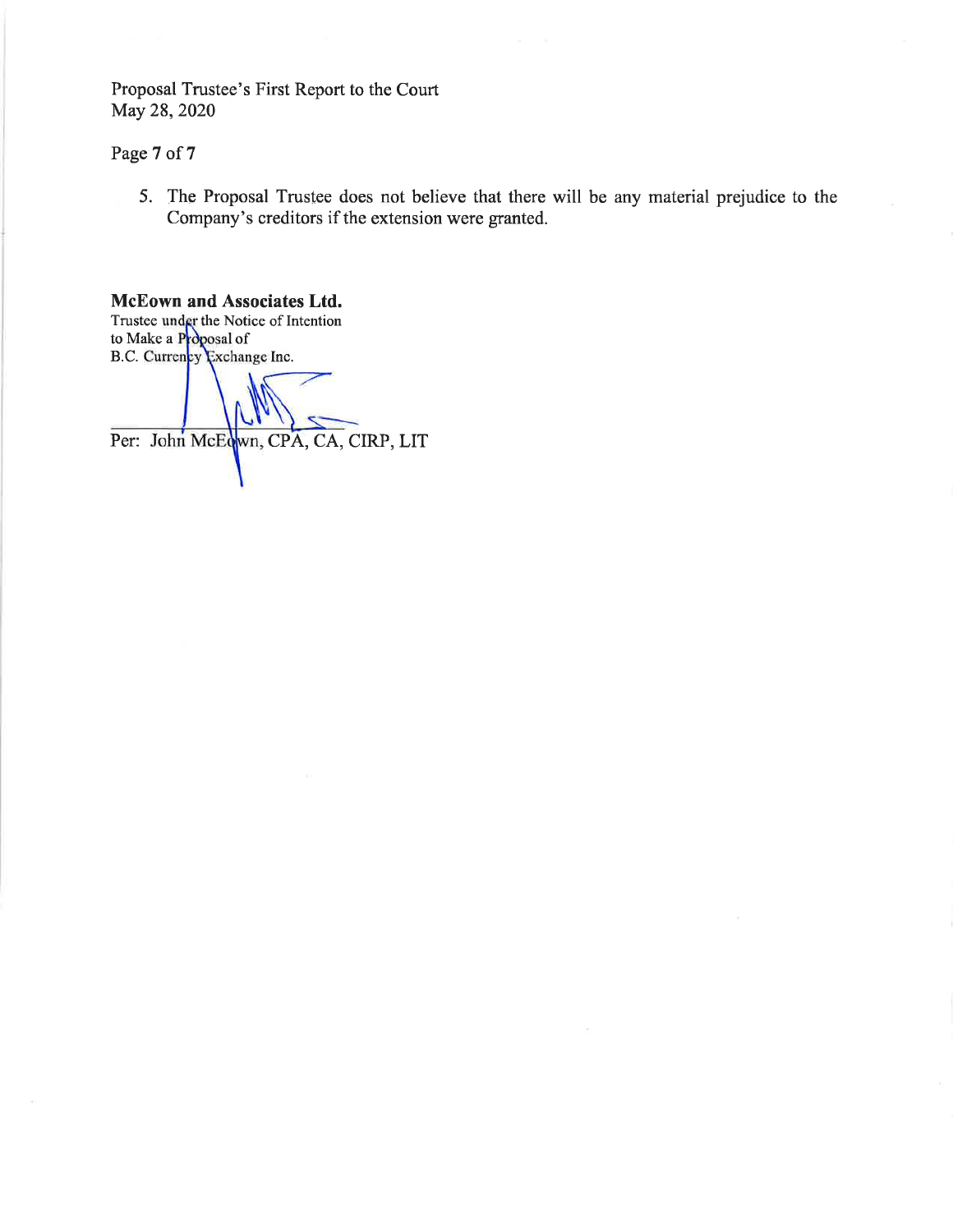# Exhibit A **Cash Flow Report**

 $\Delta$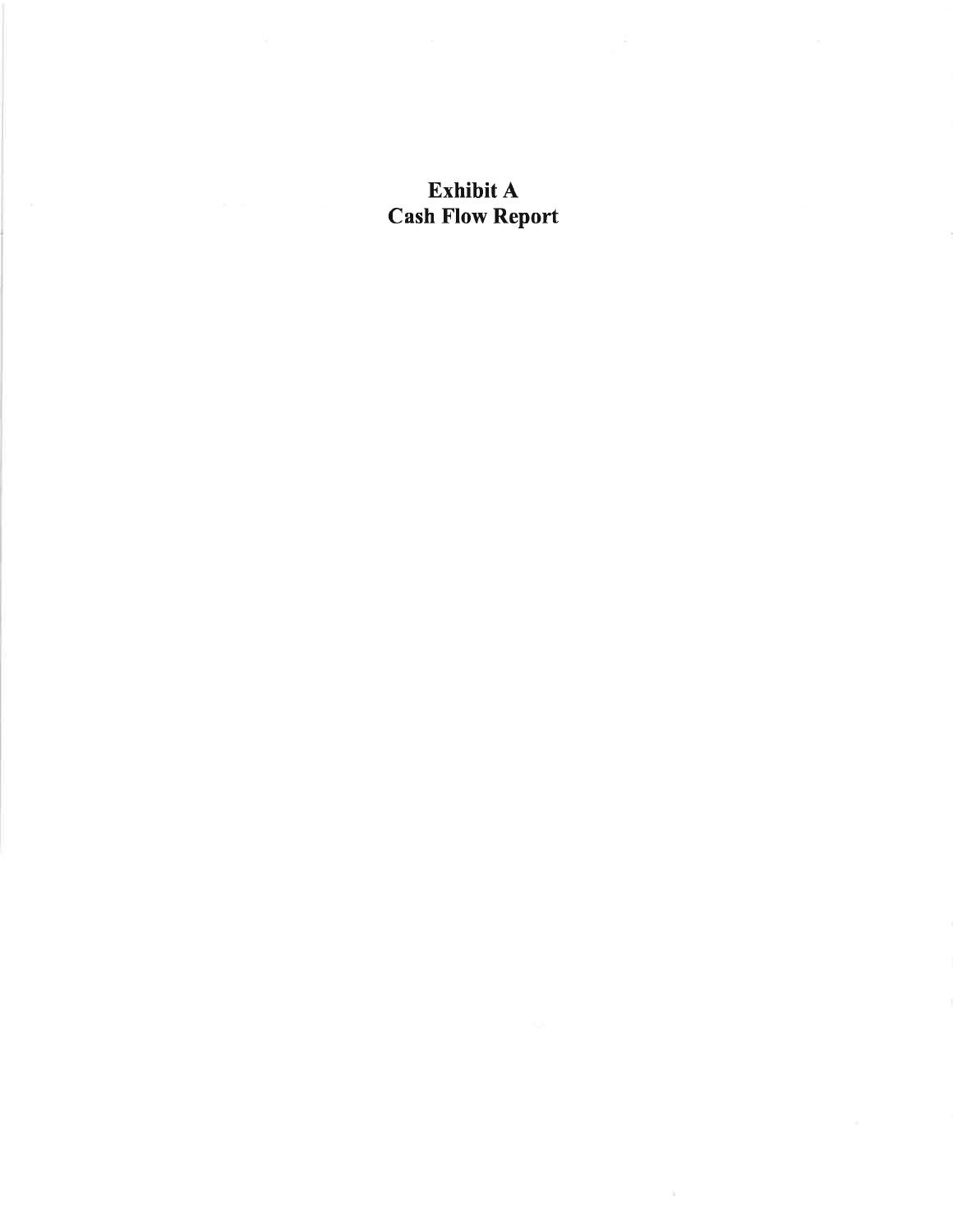District of: Division No. Court No. Estate No. British Columbia 03 - Vancouver B200207 11-2642694

> -- FORM 29 -- Trustee's Report on Cash-Flow Statement (Paragraphs  $50(6)(b)$  and  $50.4(2)(b)$  of the Act)

In the matter of the Notice of Intention to Make a Proposal of B.C. CURRENCY EXCHANGE INC. of the city of Surrey in the Province of British Columbia

 The attached statement of projected cash flow of B.C. CURRENCY EXCHANGE INC., as of the 27th day of May 2020, consisting of projected cash inflows and cash outflows for the period of May 25 to July 19, 2020 has been prepared by the management of the insolvent person (or the insolvent debtor) for the purpose described in the notes attached, using the probable and hypothetical assumptions set out in the notes attached.

Our review consisted of inquiries, analytical procedures and discussion related to information supplied to us by: 图 the management and employees of the insolvent person or  $\Box$  the insolvent person. Since hypothetical assumptions need not be supported, our procedures with respect to them were limited to evaluating whether they were consistent with the purpose of the projection. We have also reviewed the support provided by:

 $\boxtimes$  management or  $\Box$  the insolvent person for the probable assumptions and preparation and presentation of the projection.

Based on our review, nothing has come to our attention that causes us to believe that, in all material respects,

(a) the hypothetical assumptions are not consistent with the purpose of the projection;

 (b) as at the date of this report, the probable assumptions developed are not suitably supported and consistent with the plans of the insolvent person or do not provide a reasonable basis for the projection, given the hypothetical assumptions; or

(c) the projection does not reflect the probable and hypothetical assumptions.

 Since the projection is based on assumptions regarding future events, actual results will vary from the information presented even if the hypothetical assumptions occur, and the variations may be material. Accordingly, we express no assurance as to whether the projection will be achieved.

 The projection has been prepared solely for the purpose described in the notes attached, and readers are cautioned that it may not be appropriate for other purposes.

Dated at the city of Vancouver in the Province of British Columbia, this 27th day of May 2020.

McEown and Associates Ltd. - Licensed Insolvency Trustee Per:  $\frac{1}{\sqrt{2\pi}}$  $\frac{1}{\sqrt{2}}$ 

John McEown | Licensed Insolvency Trustee 1140 - 800 We<sup>ll</sup>t Pender Street Vancouver BC V6C 2V6 Phone: (604) 558-8020 Fax: (604) 558-8021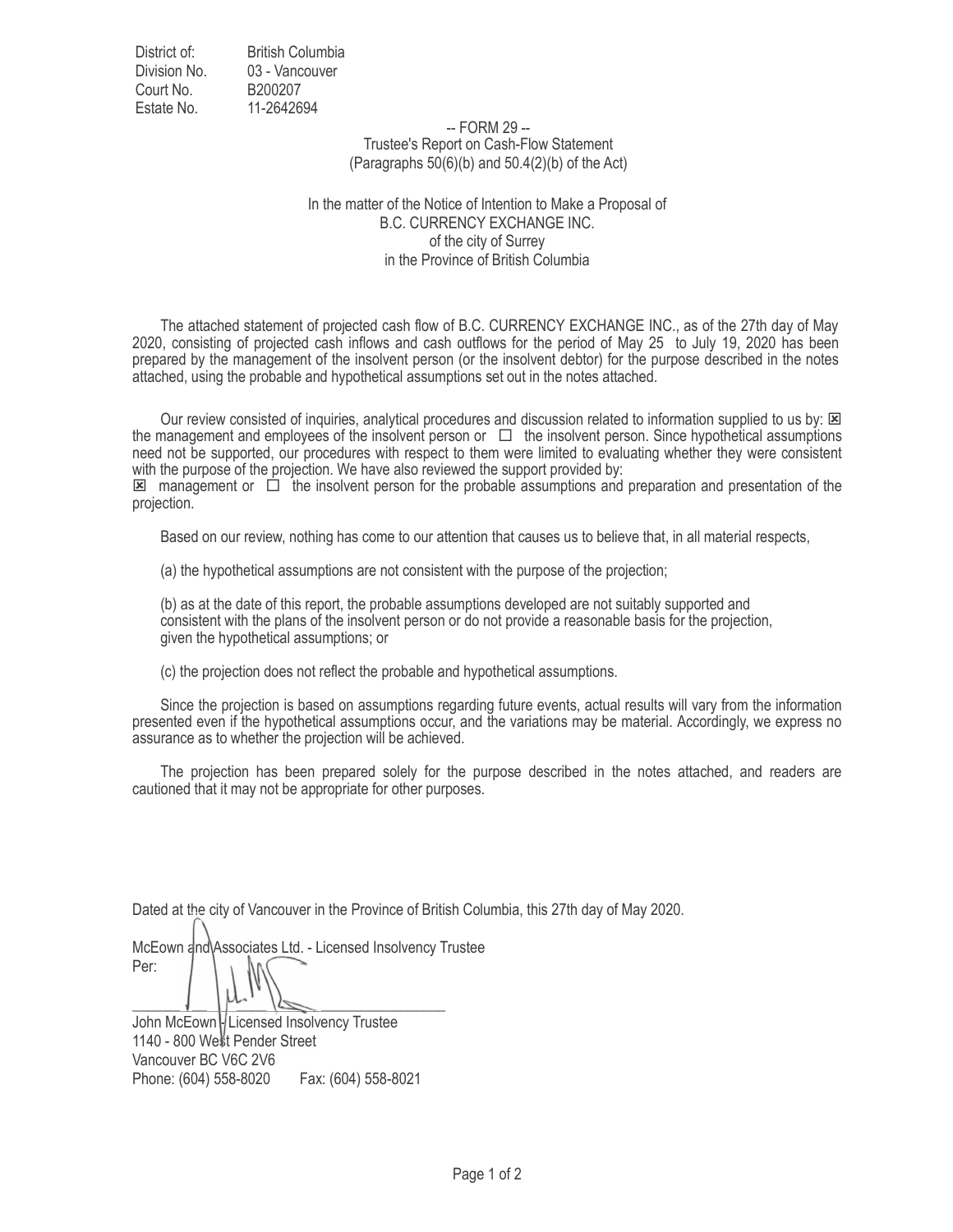District of: Division No. 03 - Vancouver Court No. Estate No. 11-2642694 British Columbia B200207

#### FORM 29 - Attachment Trustee's Report on Cash-flow Statement (Paragraphs  $50(6)(b)$  and  $50.4(2)(b)$  of the Act)

#### In the matter of the Notice of Intention to Make a Proposal of B.C. CURRENCY EXCHANGE INC. of the city of Surrey in the Province of British Columbia

Purpose:

The purpose of this projected statement of cash flow is to comply with S. 50.4(2) of the Bankruptcy and Insolvency Act.

Projection Notes:

The Trustee has reviewed the unaudited Statement of Projected Cash Flow for the period May 25 to July 19, 2020 prepared by management of B.C. Currency Exchange Inc. (the "Company"). The Trustee has not audited, or otherwise attempted to verify the accuracy or completeness of the information supplied.

Assumptions:

The Company operates a currency exchange with four (4) branches located in the Metro Vancouver area. The Company suspended operations in April 2020 due to a Garnishee Order that froze the bank account. The Company has determined that it will not be able to recommence operations and therefore has close the business permanently.

There are no cash inflows projected as the operations have ceased.

Cash outflows for wages, benefits and office expenses are based on management's estimated staffing costs for those staff that will continue to be employed for the purposes of bringing the books and records up to date and assisting with the restructuring plan.

Cash outflows for professional fees are based on estimates provided by the professionals engaged by the Company.

Cash inflows and outflows are shown net of goods & service tax and provincial sales tax.

Dated at the city of Vancouver in the Province of British Columbia, this 27th day of May 2020.

McEown and Associates Ltd. - Licensed Insolvency Trustee Per:

 $\left| \begin{array}{cc} \mu_{1} & \mu_{2} \end{array} \right|$ John McEown - Licensed Insolvency Trustee 1140 - 800 West Pender Street Vancouver BC V6C 2V6 Phone: (604) 558-8020 Fax: (604) 558-8021  $\vert \mu_{\cdot} \vert_{\cdot}$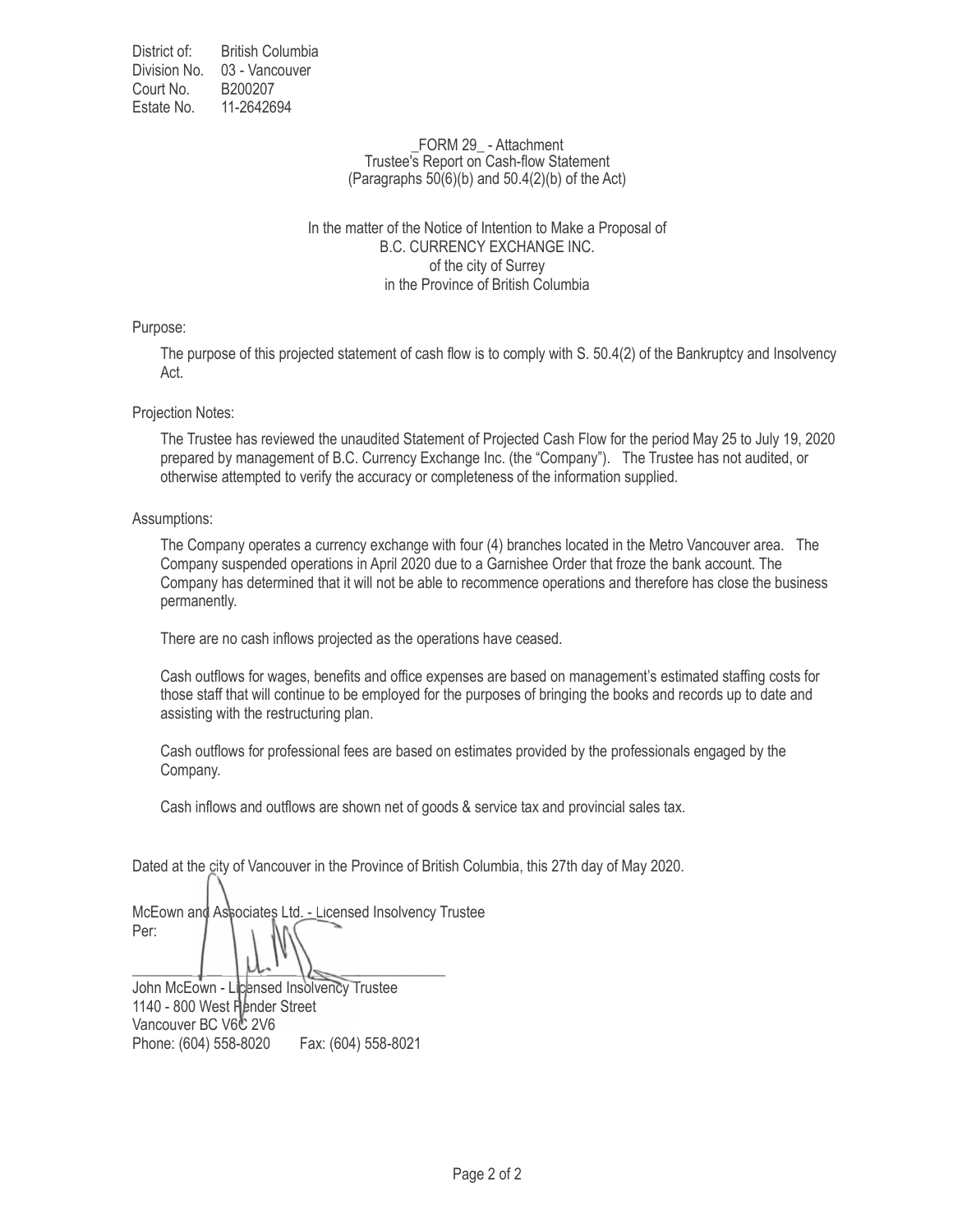District of: **British Columbia** Division No. 03 - Vancouver Court No. B200207 Estate No. 11-2642694

#### - FORM 30 -Report on Cash-Flow Statement by the Person Making the Proposal (Paragraphs  $50(6)(c)$  and  $50.4(2)(c)$  of the Act)

# In the matter of the Notice of Intention to Make a Proposal of B.C. CURRENCY EXCHANGE INC. of the city of Surrey in the Province of British Columbia

The Management of B.C. CURRENCY EXCHANGE INC., has/have developed the assumptions and prepared the attached statement of projected cash flow of the insolvent person, as of the 27th day of May 2020, consisting of projected cash inflows and cash outflows for the period of May 25 to July 19, 2020

The hypothetical assumptions are reasonable and consistent with the purpose of the projection described in the notes attached, and the probable assumptions are suitably supported and consistent with the plans of the insolvent person and provide a reasonable basis for the projection. All such assumptions are disclosed in the notes attached.

Since the projection is based on assumptions regarding future events, actual results will vary from the information presented, and the variations may be material.

The projection has been prepared solely for the purpose described in the notes attached, using a set of hypothetical and probable assumptions set out in the notes attached. Consequently, readers are cautioned that it may not be appropriate for other purposes.

Dated at the city of Vancouver in the Province of British Columbia, this 27th day of May 2020.

**B.C. CURRENCY EXCHANGE INC.** Debtor

Name and title of signing officer

Name and title of signing officer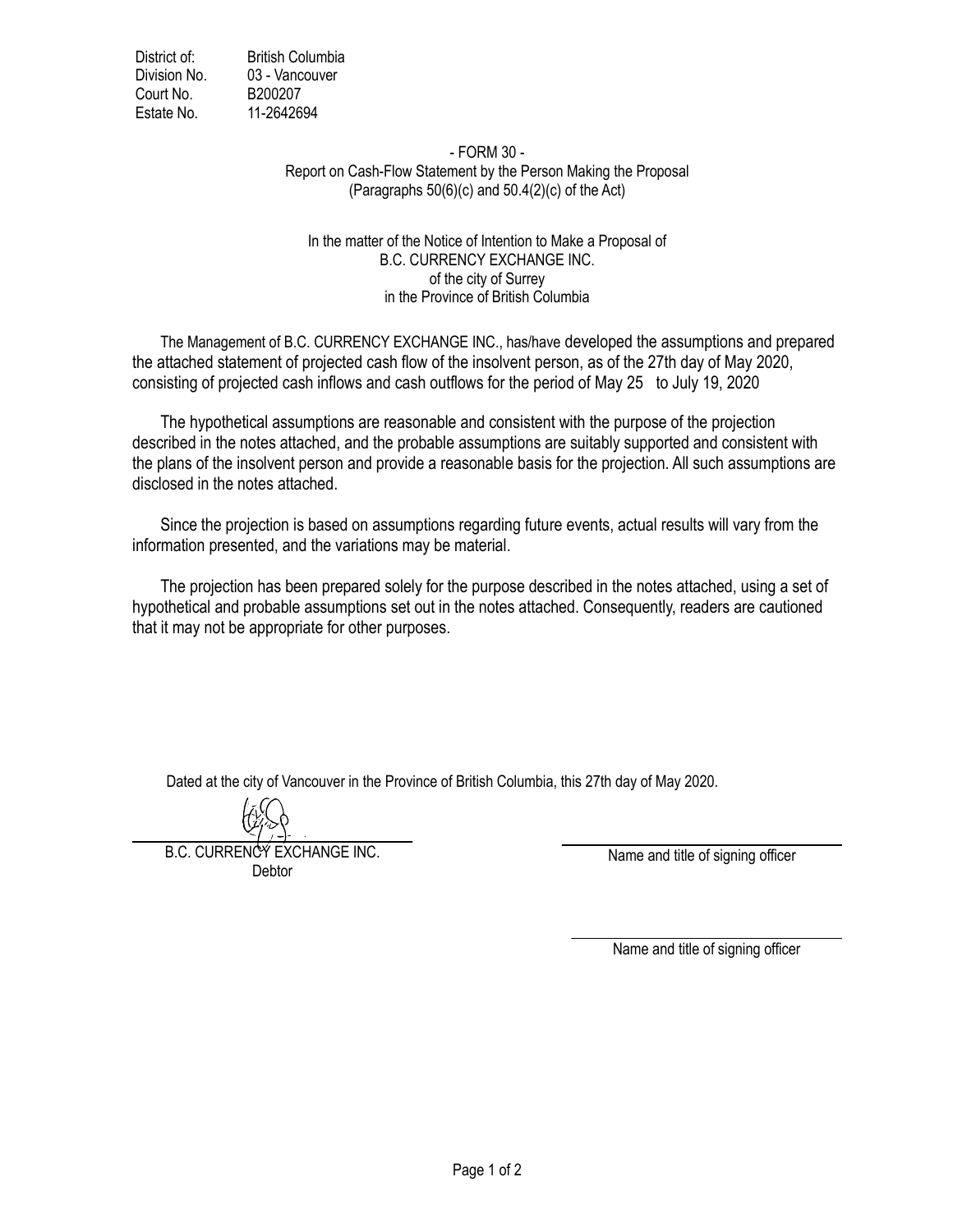District of: **British Columbia** Division No. 03 - Vancouver Court No. B200207 Estate No. 11-2642694

#### FORM 30 - Attachment Report on Cash-Flow Statement by the Person Making the Proposal (Paragraphs  $50(6)(c)$  and  $50.4(2)(c)$  of the Act)

#### In the matter of the Notice of Intention to Make a Proposal of **B.C. CURRENCY EXCHANGE INC.** of the city of Surrey in the Province of British Columbia

Purpose:

The purpose of this projected statement of cash flow is to comply with S. 50.4(2) of the Bankruptcy and Insolvency Act.

#### Projection Notes:

The Trustee has reviewed the unaudited Statement of Projected Cash Flow for the period May 25 to July 19, 2020 prepared by management of B.C. Currency Exchange Inc. (the "Company"). The Trustee has not audited, or otherwise attempted to verify the accuracy or completeness of the information supplied.

#### Assumptions:

The Company operates a currency exchange with four (4) branches located in the Metro Vancouver area. The Company suspended operations in April 2020 due to a Garnishee Order that froze the bank account. The Company has determined that it will not be able to recommence operations and therefore has close the business permanently.

There are no cash inflows projected as the operations have ceased.

Cash outflows for wages, benefits and office expenses are based on management's estimated staffing costs for those staff that will continue to be employed for the purposes of bringing the books and records up to date and assisting with the restructuring plan.

Cash outflows for professional fees are based on estimates provided by the professionals engaged by the Company.

Cash inflows and outflows are shown net of goods & service tax and provincial sales tax.

Dated at the city of Vancouver in the Province of British Columbia, this 27th day of May 2020.



**B.C. CURRENCY EXCHANGE INC.**